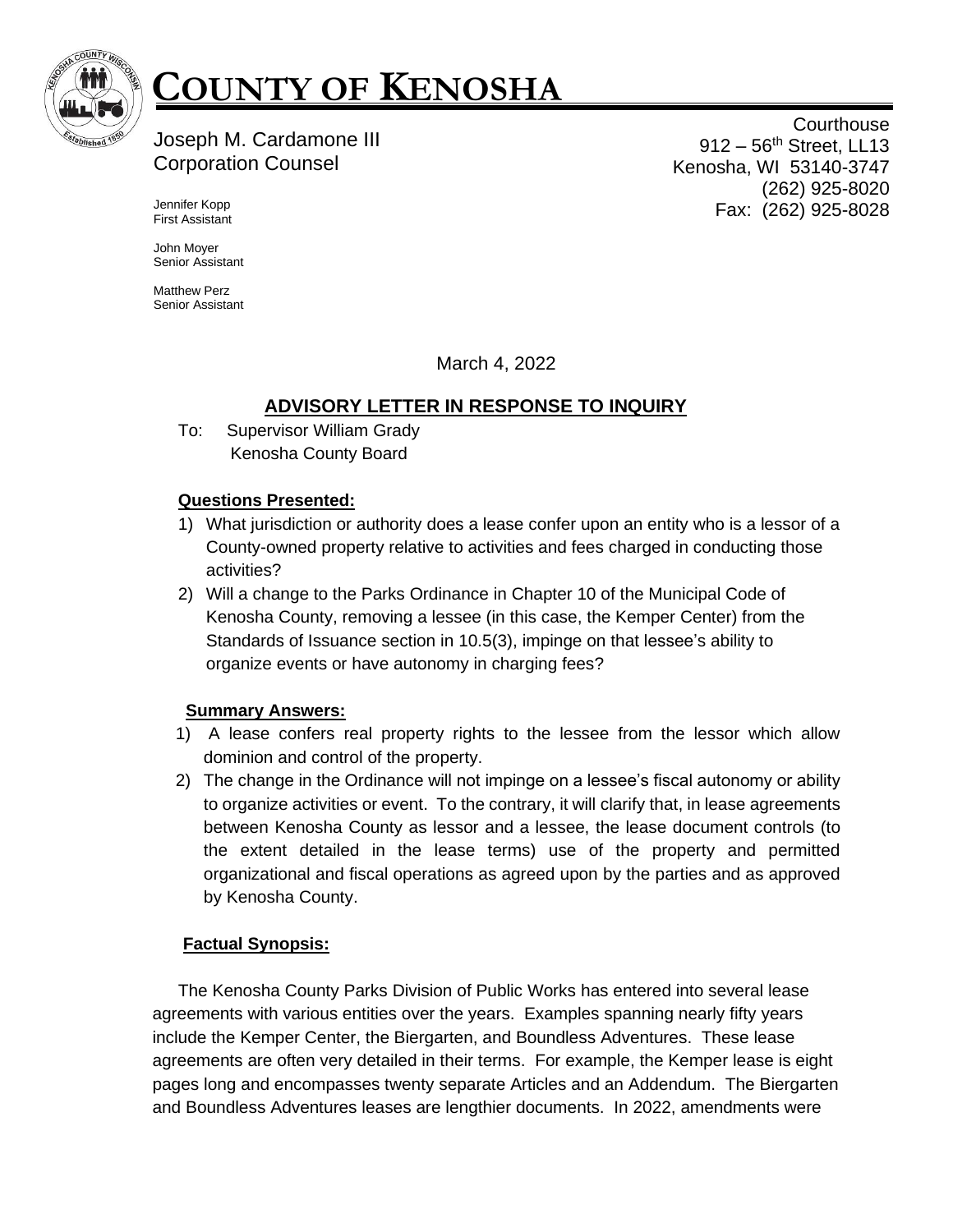sought to the Chapter 10 Ordinance in the Municipal Code for Kenosha County. Several amendments, related to approval of fees and activities within the parks and a carve-out for those approvals where property was leased from the parks to an entity for purposes of specific use of certain areas of the parks, were submitted for committee and board approval.

The amendment to section 10.4(10) (governing permits) adds "In the absence of a validly executed lease agreement between Kenosha County as Lessor and a Lessee" to the language prohibiting activities by a person or private entity to conduct an activity requiring a fee without a written permit. Section 10.5(3) (Applications for permits) removes the Kemper Center Director from the approval process. Notably, no other leased entity is mentioned in Section 10.5(3) of the Municipal Code for Kenosha County.

#### **Legal Analysis:**

A lease of property between the owner of the property and its occupant constitutes one of the most elemental relationships and has been in existence since the beginning of civilization. Consequently, the rights, privileges and principles involved in this relationship have evolved into some of the most important laws. In the common law, leases have been regarded primarily as a conveyance.<sup>1</sup> This also reflects the reality in real estate transactions that leases are detailed, sometimes elaborate, documents wherein parties have exhaustively expressed their intent—or at least had the opportunity to do so. Consequently, covenants in leases have been held mutually independent unless in terms expressly conditional.<sup>2</sup> Thus, the common law rule that when a lease is a conveyance the promises or covenants are independent in the absence of an expressed dependency.

Subsequent court review of leases have found interpretation of leases as contracts rather than, or in addition to, conveyances. An analysis is often done under review and scrutiny as both conveyance and contract.

Leases share the qualities of both contracts and conveyances, and are interpreted as are other agreements unless ther[e](https://advance.lexis.com/document/?pdmfid=1000516&crid=0cda0ba4-d4fa-4b48-9157-92f8a1e4c6bd&pddocfullpath=%2Fshared%2Fdocument%2Fcases%2Furn%3AcontentItem%3A3S3J-XNW0-003G-353S-00000-00&pdcontentcomponentid=10984&pdshepid=urn%3AcontentItem%3A7XXJ-YM61-2NSD-S4HW-00000-00&pdteaserkey=sr10&pditab=allpods&ecomp=xzgpk&earg=sr10&prid=0c74925b-f16b-4ac7-b225-1329f6491529) is a conflict with principles of property law." Century [Shopping](https://advance.lexis.com/document/?pdmfid=1000516&crid=0cda0ba4-d4fa-4b48-9157-92f8a1e4c6bd&pddocfullpath=%2Fshared%2Fdocument%2Fcases%2Furn%3AcontentItem%3A3S3J-XNW0-003G-353S-00000-00&pdcontentcomponentid=10984&pdshepid=urn%3AcontentItem%3A7XXJ-YM61-2NSD-S4HW-00000-00&pdteaserkey=sr10&pditab=allpods&ecomp=xzgpk&earg=sr10&prid=0c74925b-f16b-4ac7-b225-1329f6491529) Ctr. Fund v. Crivello, 156 Wis.2d 227, 233, 456 N.W.2d 858, 861 [\(1990\),](https://advance.lexis.com/document/?pdmfid=1000516&crid=0cda0ba4-d4fa-4b48-9157-92f8a1e4c6bd&pddocfullpath=%2Fshared%2Fdocument%2Fcases%2Furn%3AcontentItem%3A3S3J-XNW0-003G-353S-00000-00&pdcontentcomponentid=10984&pdshepid=urn%3AcontentItem%3A7XXJ-YM61-2NSD-S4HW-00000-00&pdteaserkey=sr10&pditab=allpods&ecomp=xzgpk&earg=sr10&prid=0c74925b-f16b-4ac7-b225-1329f6491529) *overruled on other grounds*, [Sampson](https://advance.lexis.com/document/?pdmfid=1000516&crid=0cda0ba4-d4fa-4b48-9157-92f8a1e4c6bd&pddocfullpath=%2Fshared%2Fdocument%2Fcases%2Furn%3AcontentItem%3A3S3J-XNW0-003G-353S-00000-00&pdcontentcomponentid=10984&pdshepid=urn%3AcontentItem%3A7XXJ-YM61-2NSD-S4HW-00000-00&pdteaserkey=sr10&pditab=allpods&ecomp=xzgpk&earg=sr10&prid=0c74925b-f16b-4ac7-b225-1329f6491529) Invs. v. Jondex Corp., 176 Wis.2d 55, 69-70, 499 [N.W.2d](https://advance.lexis.com/document/?pdmfid=1000516&crid=0cda0ba4-d4fa-4b48-9157-92f8a1e4c6bd&pddocfullpath=%2Fshared%2Fdocument%2Fcases%2Furn%3AcontentItem%3A3S3J-XNW0-003G-353S-00000-00&pdcontentcomponentid=10984&pdshepid=urn%3AcontentItem%3A7XXJ-YM61-2NSD-S4HW-00000-00&pdteaserkey=sr10&pditab=allpods&ecomp=xzgpk&earg=sr10&prid=0c74925b-f16b-4ac7-b225-1329f6491529) 177, 183 (1993). The terms of an unambiguous lease must be enforced unless the lease violates clear public policy. Pelikan v. [Spheeris,](https://advance.lexis.com/document/?pdmfid=1000516&crid=0cda0ba4-d4fa-4b48-9157-92f8a1e4c6bd&pddocfullpath=%2Fshared%2Fdocument%2Fcases%2Furn%3AcontentItem%3A3S3J-XNW0-003G-353S-00000-00&pdcontentcomponentid=10984&pdshepid=urn%3AcontentItem%3A7XXJ-YM61-2NSD-S4HW-00000-00&pdteaserkey=sr10&pditab=allpods&ecomp=xzgpk&earg=sr10&prid=0c74925b-f16b-4ac7-b225-1329f6491529) 252 Wis. 562, 564-67, 32 N.W.2d 220, 221-223 [\(1948\).](https://advance.lexis.com/document/?pdmfid=1000516&crid=0cda0ba4-d4fa-4b48-9157-92f8a1e4c6bd&pddocfullpath=%2Fshared%2Fdocument%2Fcases%2Furn%3AcontentItem%3A3S3J-XNW0-003G-353S-00000-00&pdcontentcomponentid=10984&pdshepid=urn%3AcontentItem%3A7XXJ-YM61-2NSD-S4HW-00000-00&pdteaserkey=sr10&pditab=allpods&ecomp=xzgpk&earg=sr10&prid=0c74925b-f16b-4ac7-b225-1329f6491529) Generally, a lessor may control the use of leased premises by providing restrictions within the lease agreement and, where a lease provides for specific uses or restrictions, such provisions are enforceable by the courts. *See* 49 AM. JUR. 2D *Landlord & Tenant* § 238 (1970); 51C C.J.S. *Landlord & Tenant* § 337(a)  $(1968).<sup>3</sup>$ 

Accordingly, the Lessor's control of the property is defined and limited by the terms of the

<sup>1</sup> Rock County Sav. & Trust Co. v. Yost's Inc., 36 Wis. 2d 360 (WI Sup. Ct., 1967)

<sup>2</sup> 6 Williston, Contracts, pp. 585-589, sec. 890.

<sup>3</sup> Rock County, 36 Wis.2d, at 368.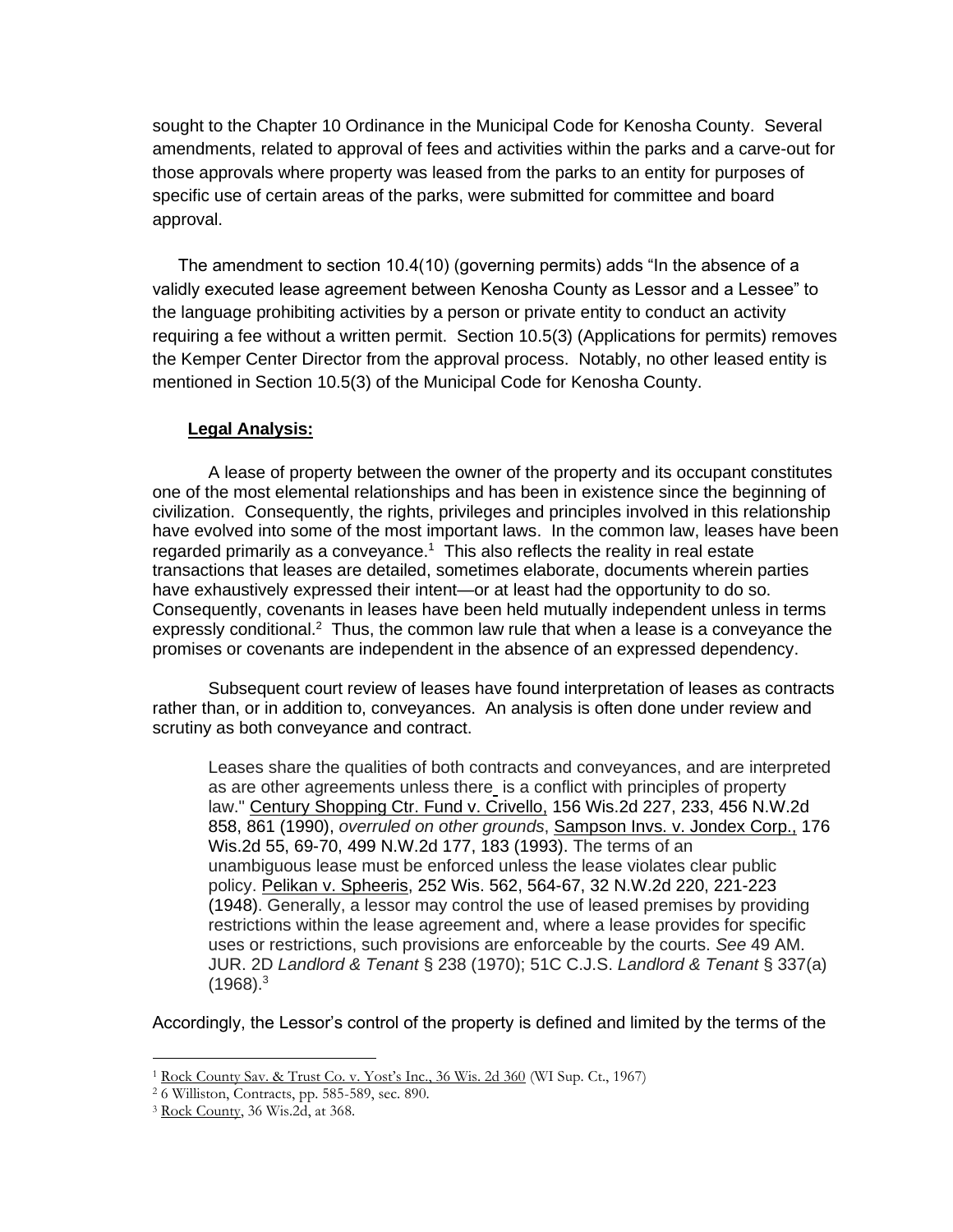lease document. The question addressed here concerns leased property within the Kenosha County Parks and the effect of the lease on the relationship between the lessor (County), the lessee (party in relationship with the County such as the Kemper Center, Pringle Nature Center, the Biergarten, Boundless Adventures, and Lakeland Little League for example). Under either a contract or conveyance analysis, the negotiated lease agreement details the dominion and control of the property in relation to the parties to that document. In other words, the lease agreement determines the level of authority and control retained by the lessor with regard to activities and fees charges by the lessee in conducting activities.

In the case of the Kemper lease with Kenosha County, the negotiated lease contains understandings of the use of the premises. Article VI of the lease confirms the intent of the parties that the lessee shall operate the Kemper Center property for the benefit of all Kenosha County citizens. The lease details that it is dedicated to, among other objectives, historical preservation, educational and cultural programs, and recreational activities subject to rules and regulations established by the Parks, the lessor, or its agent.<sup>4</sup>

Specific duties of the lessor in this Agreement are spelled out in Article X of the Lease Agreement. The lessor is explicitly responsible for operational and maintenance costs including utilities for the premises. The lessee is also the overseer and day to day manager and operator of the premises. This includes program development, scheduling of activities and events, and maintaining good order. Thus, the terms of the lease grant a significant degree of control over the operations, programming, and activities on the grounds of the Kemper Center.

Article X goes on to state that the lessee shall have the right to all fees, rentals, and other revenues that may be generated.<sup>5</sup> Revenue is to be used for operations of the premises and for programming as Article X goes on to delineate. Finally, a trust (The Kemper Center Trust) was to be established and maintained for the purpose of establishing an endowment. The Trust was to be used for operating and maintaining the premises. This language established a functional model for fees, and grants autonomy to Kemper Center Inc. with regard to collection and use of fees for programming and activities. The Lease document confers certain rights upon Kemper Center Inc. and, by its terms, allows for control of programming, activities, and the collection and use of revenues.

The Kenosha County Ordinance in Chapter 10 legislates the general use and operations of Kenosha County Parks property. Those parts of the Parks that are subject to a lease agreement are different in control and operation from other Parks areas. The leased areas are subject to the lease terms. A court of law will honor the terms of a lease, as it would a contract or conveyance, as a "meeting of the minds" wherein negotiated and articulated written terms control use of the leased premises. This is a significant real estate or property relationship which is why approval by the County Board is sometimes needed. Based on this, removal of the language in the former ordinance concerning Kemper Center approval of certain parks activities or fee control is appropriate because there is language also being inserted to carve out leased property in the parks for control by lease terms. Just as it would be inappropriate to require both Parks and Lessee approval of any activity or fee collection (or other term covered by a lease) which is

<sup>4</sup> See Article VI, Lease Agreement between Kenosha County (Lessor) and Kemper Center Inc. (Lessee).

<sup>5</sup> This language is found in paragraph five of Article X of the Lease document.